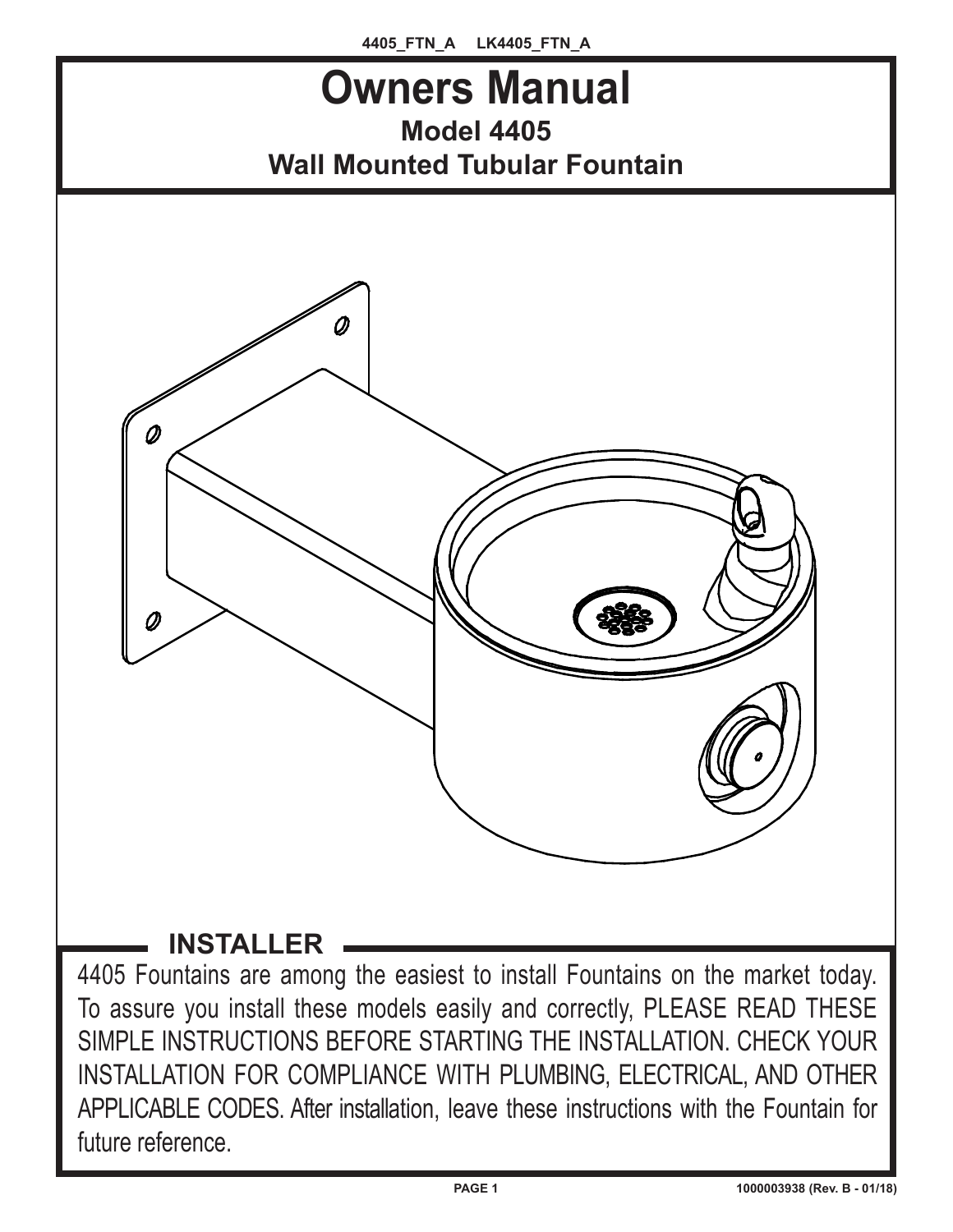# **INSTALLATION INSTRUCTIONS**

## IMPORTANT

#### **ALL SERVICE TO BE PERFORMED BY AN AUTHORIZED SERVICE PERSON**

### **IMPORTANT! INSTALLER PLEASE NOTE.**

THE GROUNDING OF ELECTRICAL EQUIPMENT SUCH AS TELEPHONE, COMPUTERS, ETC. TO WATER LINES IS A COMMON PROCEDURE. THIS GROUNDING MAY BE IN THE BUILDING OR MAY OCCUR AWAY FROM THE BUILDING. THIS GROUNDING CAN CAUSE ELECTRICAL FEEDBACK INTO A FOUNTAIN, CREATING AN ELECTROLYSIS WHICH CAUSES A METALLIC TASTE OR AN INCREASE IN THE METAL CONTENT OF THE WATER. THIS CONDITION IS AVOIDABLE BY USING THE PROPER MATERIALS AS INDICATED. ANY DRAIN FITTINGS PROVIDED BY THE INSTALLER SHOULD BE MADE OF PLASTIC TO ELECTRICALLY ISOLATE THE FOUNTAIN FROM THE BUILDING PLUMBING SYSTEM.

- 1. This fountain is to be mounted on a smooth, flat, finished surface with adequate support structure. **NOTE:** Mounting structure must be capable of supporting 300 lb. minimum load on fountain.
- 2. Refer to rough-in for plumbing.
- 3. Install shut-off valve on water supply. (Valve not furnished)
- 4. Locate and install fountain using 3/8" minimum fasteners. (Fasteners not furnished)
- 5. Connect water supply and fountain drain. Water connection and drain must comply with local codes.
- 6. Turn on water supply and check all connections for leaks.

 **CAUTION:** This fountain is rated for inlet water pressure of 20-105 PSI. A pressure reducing regulator should be used if the inlet water supply exceeds 105 PSI. Any damage caused by reason of connecting this product to supply line pressures lower than 20 PSI or higher than 105 PSI is not covered by warranty.

- 7. Water supply 3/8" O.D. unplated copper tube. Waste 1-1/4" IPS. Contractor to supply waste trap and service stop valve in accordance with local code.
- 8. Connecting lines to be made of unplated copper and should be thoroughly flushed to remove all foreign matter before being connected to fountain. This fountain is manufactured in such a manner that it does not in any way cause taste, odor, color, or sediment problems.
- 9. Connect fountain to supply line with a shut-off valve and install a 3/8" unplated copper water line between the valve and the fountain. Remove any burrs from outside of water line. Push the tubes straight into the fittings until they reach a positive stop, approximately 3/4" (See Fig. 2). DO NOT SOLDER TUBES INSERTED INTO THE STRAINER AS DAMAGE TO THE O-RINGS MAY RESULT.

#### **TROUBLE SHOOTING AND MAINTENANCE**

#### **ACTUATION OF QUICK CONNECT WATER FITTINGS:**

Fountain is provided with lead-free connectors which utilize an o-ring water seal. To remove tubing from the fitting, relieve water pressure, push in on the gray collar while pulling on the tubing. (see Fig.2) To insert tubing, push tube straight into fitting until it reaches a positive stop, approximately 3/4".

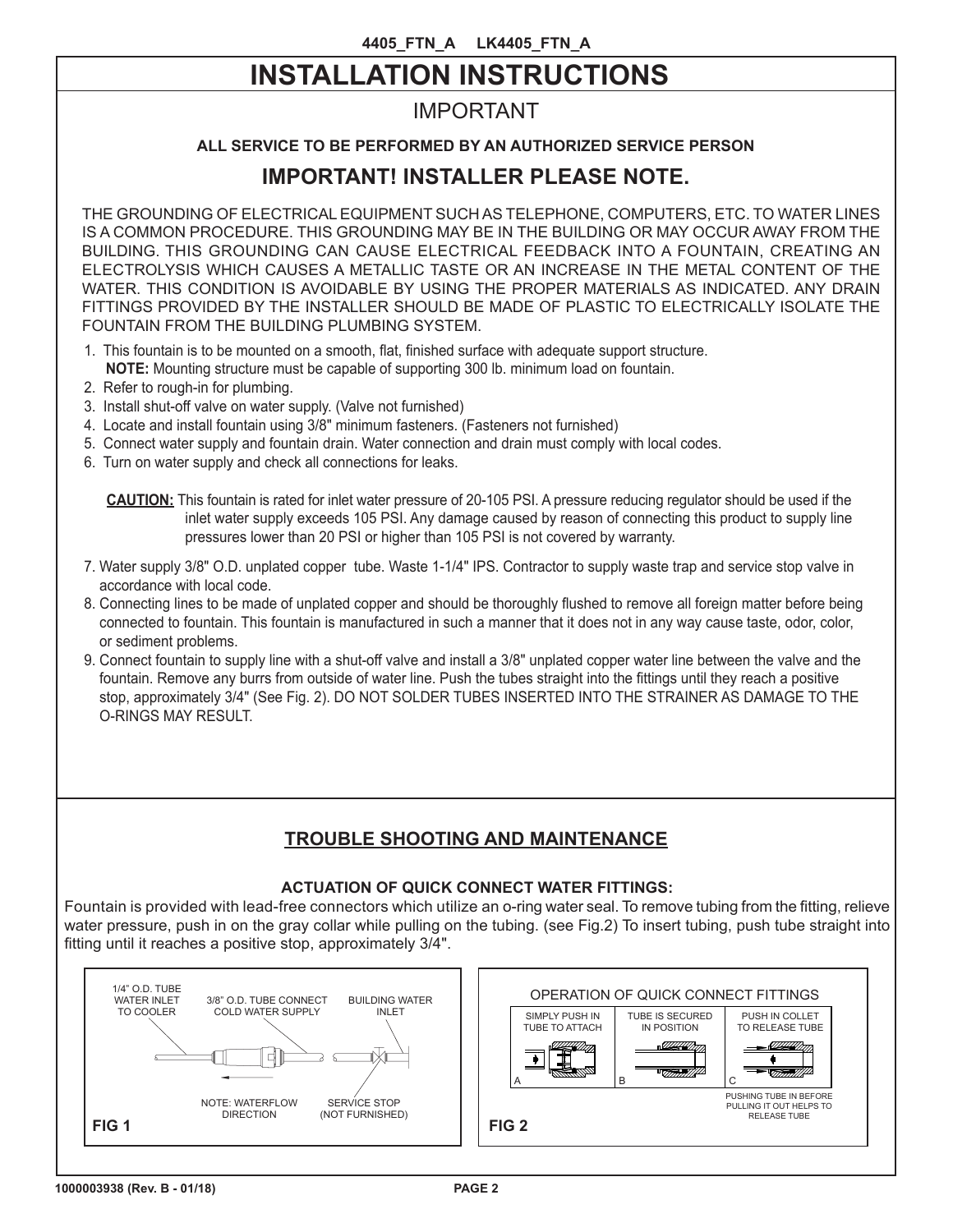